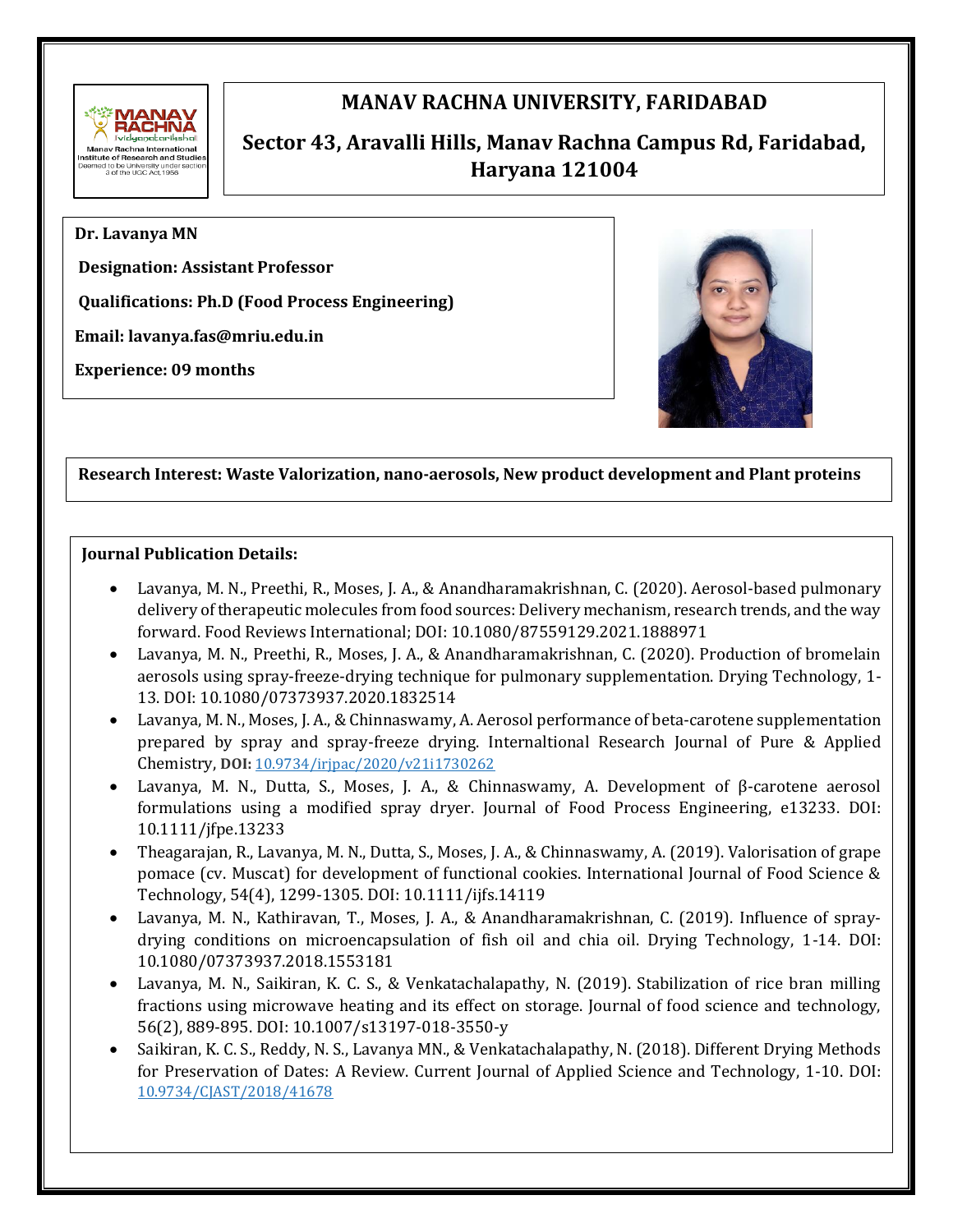- Saikiran, K. C. H. S., Lavanya MN, & Venkatachalapathy, N. (2016). Design and development of humidification chamber for soaking of paddy. International Journal of Science, Environment and Technology, 5(3), 1384-1392.
- Saikiran, K. C. H. S., Lavanya MN., & Venkatachalapathy, N. (2016). Different pulsed light systems and their application in foods: A review. International Journal of Science, Environment, and Technology, 5(3), 1463-1476.
- Lavanya, M. N., Kumar, R. (2016). Development of retort pouch processed ready to eat (RTE) Mutton Kheema Biryani. History, 23(77), 11-25.

# **Conference details:**

- Lavanya, M.N., R Preethi., Moses J.A., and Anandharamakrishnan, C. "Production of bromelain aerosols using spray-freeze-drying technique for pulmonary supplementation". 10th Asian Pacific Drying Conference, Vadodara, December 14-17, 2019
- Lavanya MN, Shweta M Deotale, Sayantani Dutta, Moses JA and Anandharamakrishnan C. "An Innovative Approach of Spray Freeze Drying to Develop β-carotene Aerosol". 2nd ICEFN- 2019, 7th to 8th November,2019 at Kula Lumpur, Malaysia
- **Lavanya M. N., Shweta M. D., Moses J. A., & Anandharamakrishnan C. Microencapsulation of omega- 3 fatty acid from chia seed oil and fish oil and studies on its efficacy in food systems. The International Congress on Engineering and Food, Melbourne, Australia, 23rd to 26th September, 2019**
- Lavanya MN, Shweta M Deotale, Moses JA and Anandharamakrishnan C. "Development of β-carotene aerosol supplementation by spray freeze drying". National Seminar on Nutraceuticals and Functional Foods'19, IIFPT, Thanjavur. 30th January, 2019
- Priyanka.S, Lavanya M N, Moses J A, Anandharamakrishnan C. "Development of no- sugar prebiotic biscuits". National Seminar on Nutraceuticals and Functional Foods'19, IIFPT, Thanjavur. 30th January, 2019
- Radhika, T., Lavanya, M.N., Sayantani, D., Moses, J.A., & Anandharamakrishnan, C. (2019). "Utilization of grape pomace in the development of functional cookies: percentage optimization, characterization and shelf life study". National Seminar on Nutraceuticals and Functional Foods'19, IIFPT, Thanjavur. 30th January, 2019
- Lavanya MN, Shweta M Deotale, Moses JA and Anandharamakrishnan C. "Aerosol performance of Beta-carotene supplementation prepared by spray and spray-freeze drying". 8th IFCON, Mysore. 12th to 15th December, 2018
- Lavanya MN, Maria Leena, Moses JA and Anandharamakrishnan C. "Microencapsulation of chia oil and fish oil by varying spraying conditions: a comparative study". 19th IUFoST, Mumbai. 23rd- 27th October 2018 on the theme of Food Engineering and Food Chain, Logistics and Food Packaging
- Lavanya MN, Moses JA, Anandharamakrishnan C. "Beta-carotene supplementation through pulmonary system using aerosol formulations". 17th to 19th August, iCRAFPT'18, IIFPT, Thanjavur (Best poster award)
- Kiran Kashampur, Lavanya.MN, Moses J.A, Anandharamakrishnan. C. "Development of Low Fat Coconut Milk". 17th to 19th August, iCRAFPT'18, IIFPT, Thanjavur
- Subhashree, Lavanya MN, Moses JA, Anandharamakrishnan. C. "Standardization and development of ready-to-serve vegetable-fruit blend". 17th to 19th August, iCRAFPT'18, IIFPT, Thanjavur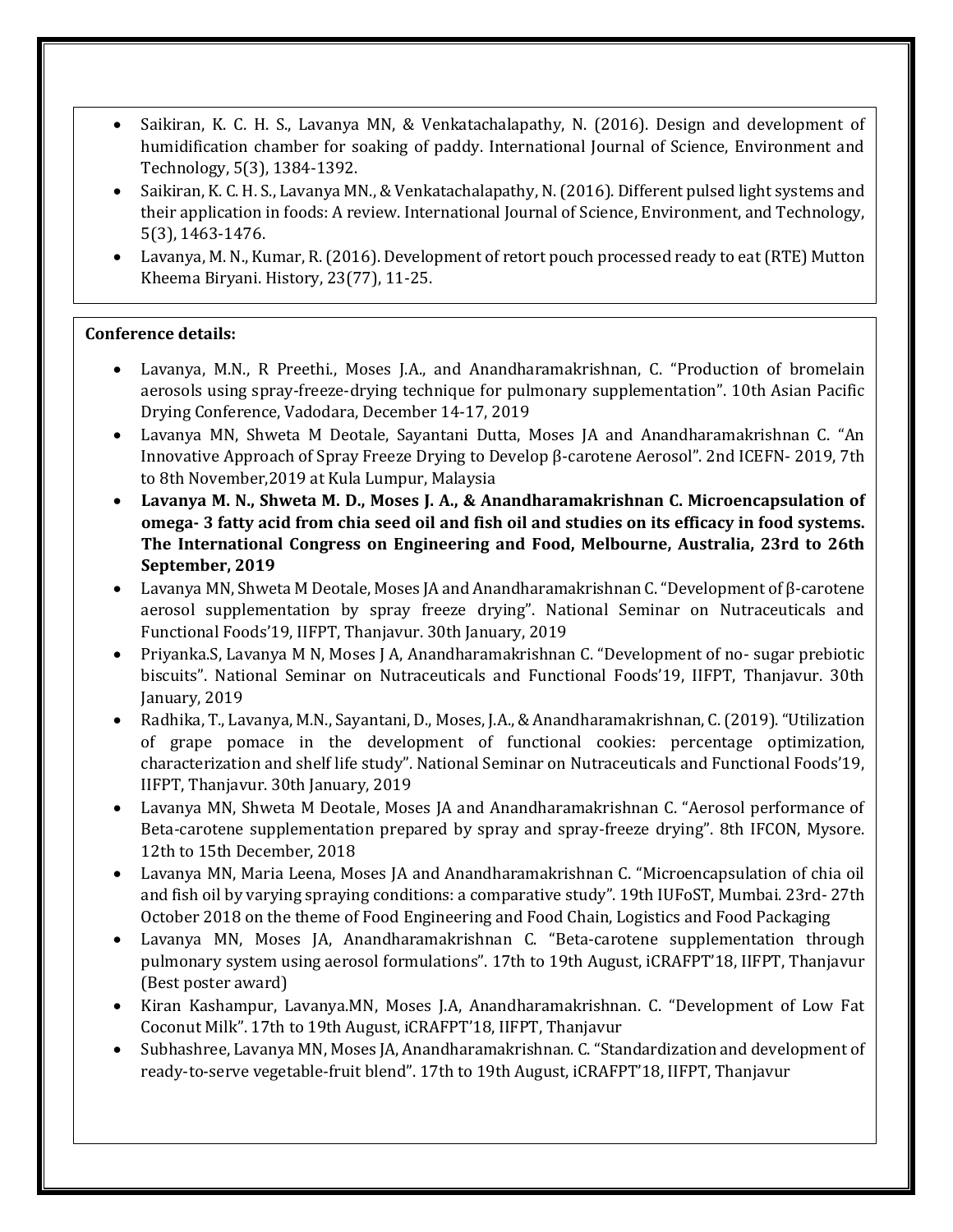- Lavanya MN, Sayantani Dutta, Moses JA and Anandharamakrishnan C. "Influence of spray-drying conditions on stability of microencapsulated chia oil". 26th ICFoST, Hyderabad. 9-11 December 2017
- Pintu Choudhary, Lavanya, M.N., Vijayalakshmi, S., Moses, J.A., Anandharamakrishnan C. Optimizing conditions for production of Spray dried palm jaggery powder. 26th ICFoST, Hyderabad. 9-11 December 2017
- Lavanya MN., Venkatachalapathy N., "Stabilization of Rice Bran using Microwave heating" In Whole Grain 2015, A National Seminar on Whole Grain for Healthy Life at IIFPT, Thanjavur on 16 Oct. 2015.
- Lavanya MN., Kumar R., "Development of Retort Pouch Processed ready to eat (RTE) Mutton Kheema Biryani". National conference on Research strategies, technologies and upcoming challenges in food science and biotechnology for healthier life (RTCFSB-2015), held at Kongu Engineering College, Tamil Nadu (oral presentation).

#### **Book/Chapter Publications:**

- Lavanya MN, Maria Leena, Moses JA and Anandharamakrishnan C (2020), Nano-aerosols and its applications. Reference module in Food Science. DOI: 10.1016/B978-0-08-100596-5.23023- 0
- Lavanya MN, Venkatachalapathy N, Manickavasagan A (2017), Physicochemical characteristics of rice bran. In: Manickavasagan A, Santhakumar C, Venkatachalapathy N (eds) Brown Rice. Springer, Cham, pp 79–90

## **Popular article**

Lavanya M N., & N. Venkatachalapathy (2017). Refractance window Drying Technique: An Overview.

Indian Food Industry Mag. 36 (6). PP: 8-11

## **Professional Affiliation**

- Life member of Association of Food Scientists and Technologists (India), Mysore
- Life member of Indian Science Congress Association, Kolkata (ISCA)
- Life member of Indian Society of Agricultural Engineers, New Delhi (ISAE)

#### **Event Organized (Conference/Seminar/FDP/Workshops)**

- Technical committee member in International Conference on Recent Advances in Food Processing Technology (iCRAFPT) was held at Indian Institute of Food Processing Technology (IFPT), Thanjavur in Tamil Nadu during 17th to 19th August, 2018
- Technical Committee member in Nutraceutical and Functional Food conference, at IIFPT, Thanjavur, 2019
- Technical committee member in All India Science Exhibition on Food Processing at IIFPT, Thanjavur, 2019
- Organized Webinar on "Career Opportunities in Food Science and Technology", at MRIIRS, 2021
- Organized an International Virtual Workshop On "Food Safety and Security", at MRIIRS, 2022